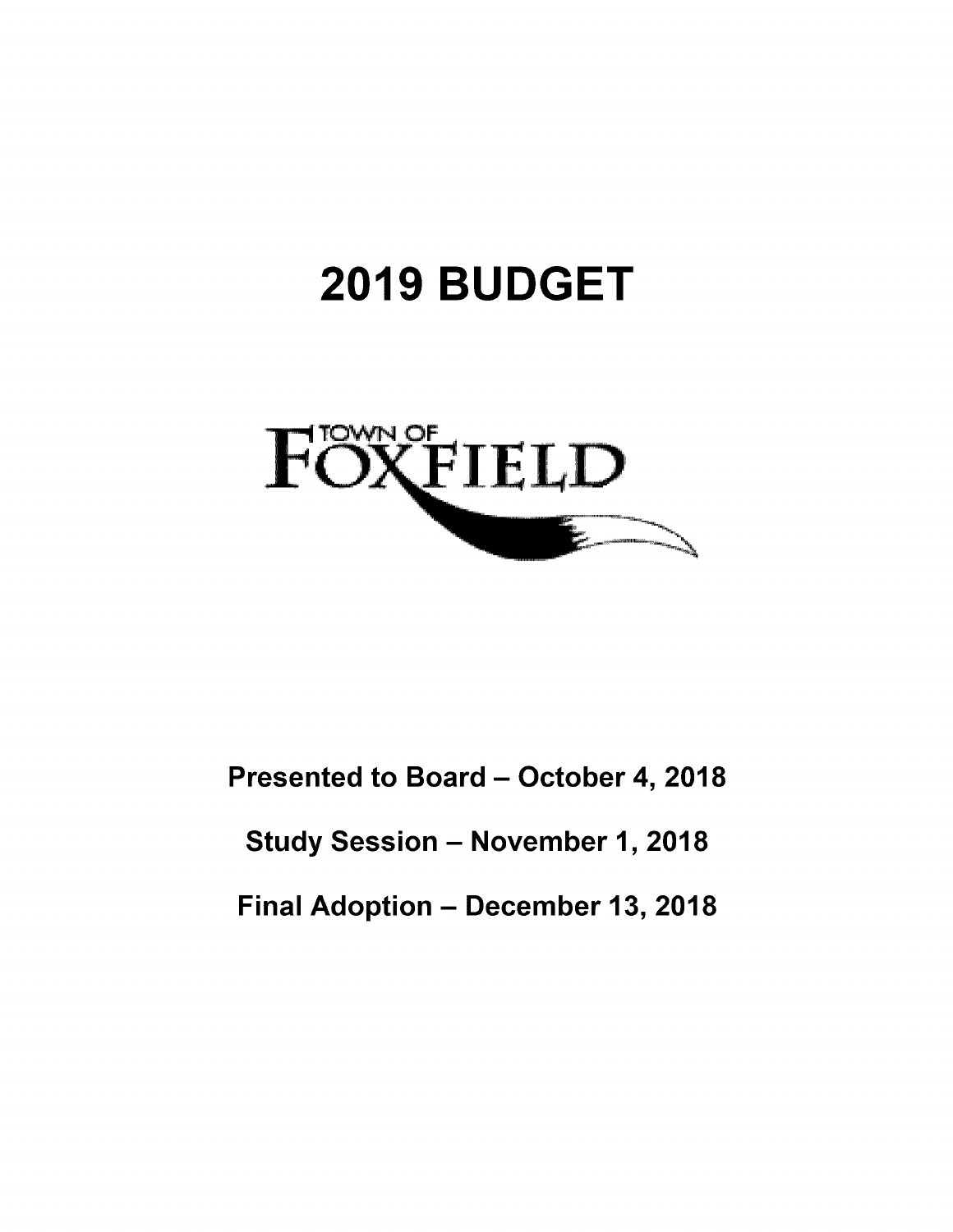

## CERTIFICATE OF AUTHENTICITY

**STATE OF COLORADO TOWN OF FOXFIELD COUNTY OF ARAPAHOE** )

SS: Division of Local Government

I, Miranda Gallivan, Town Clerk, in and for said Town of Foxfield, in the County of Arapahoe, in the State aforesaid, do hereby certify that the attached is a true and correct copy of the Town of Foxfield's 2019 Budget that was unanimously passed at the Town of Foxfield's Regular Meeting which was held on December 13, 2018.

In witness whereof, I have hereunto set my hand and the seal of the Town of Foxfield, this 18th day of December, 2018.

La falluran

Miranda Gallivan Town Clerk

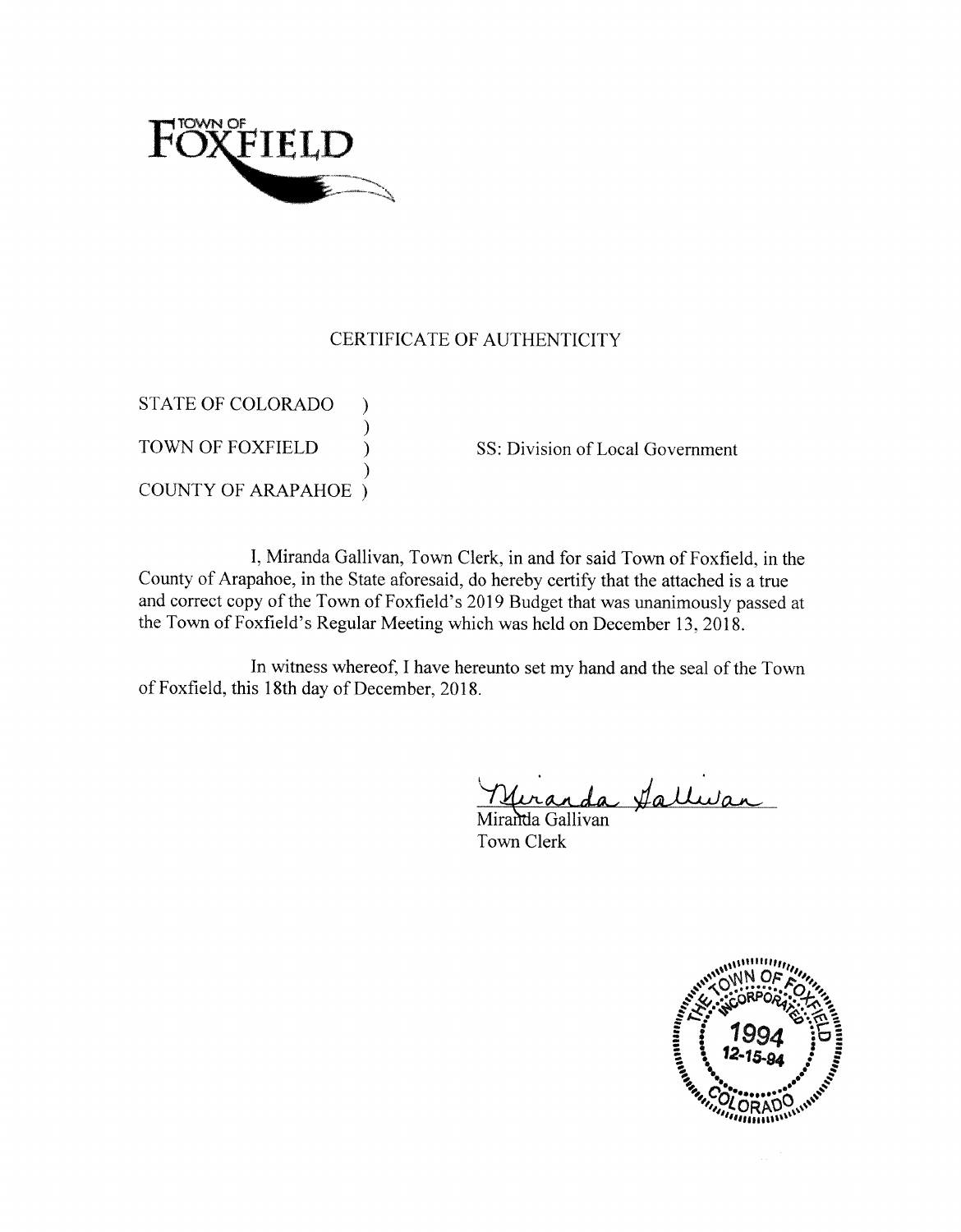

December 13, 2018

Mayor Jones and Members of the Town of Foxfield Board of Trustees:

In accordance with the Local Government Budget Law of Colorado, staff is pleased to present the 2019 Proposed Annual Budget. Upon final approval by the Board of Trustees, this budget document will provide the legal authority to appropriate and expend funds for the 2019 budget year.

The budget provides guidance throughout the year for projects, programs and services provided by the Town. It also requires constant monitoring to ensure that fund balances are preserved.

It has been staff's intent to produce a budget that demonstrates accountability and fiscal conservatism in order to meet the needs of the community yet protect the assets of the Town.

Therefore, it is with great appreciation for the continued leadership and support of the Mayor and the Board that staff presents this 2019 Annual Budget.

Randi Gallivan<br>Town Clerk/Treasurer Town Administrator Town Clerk/Treasurer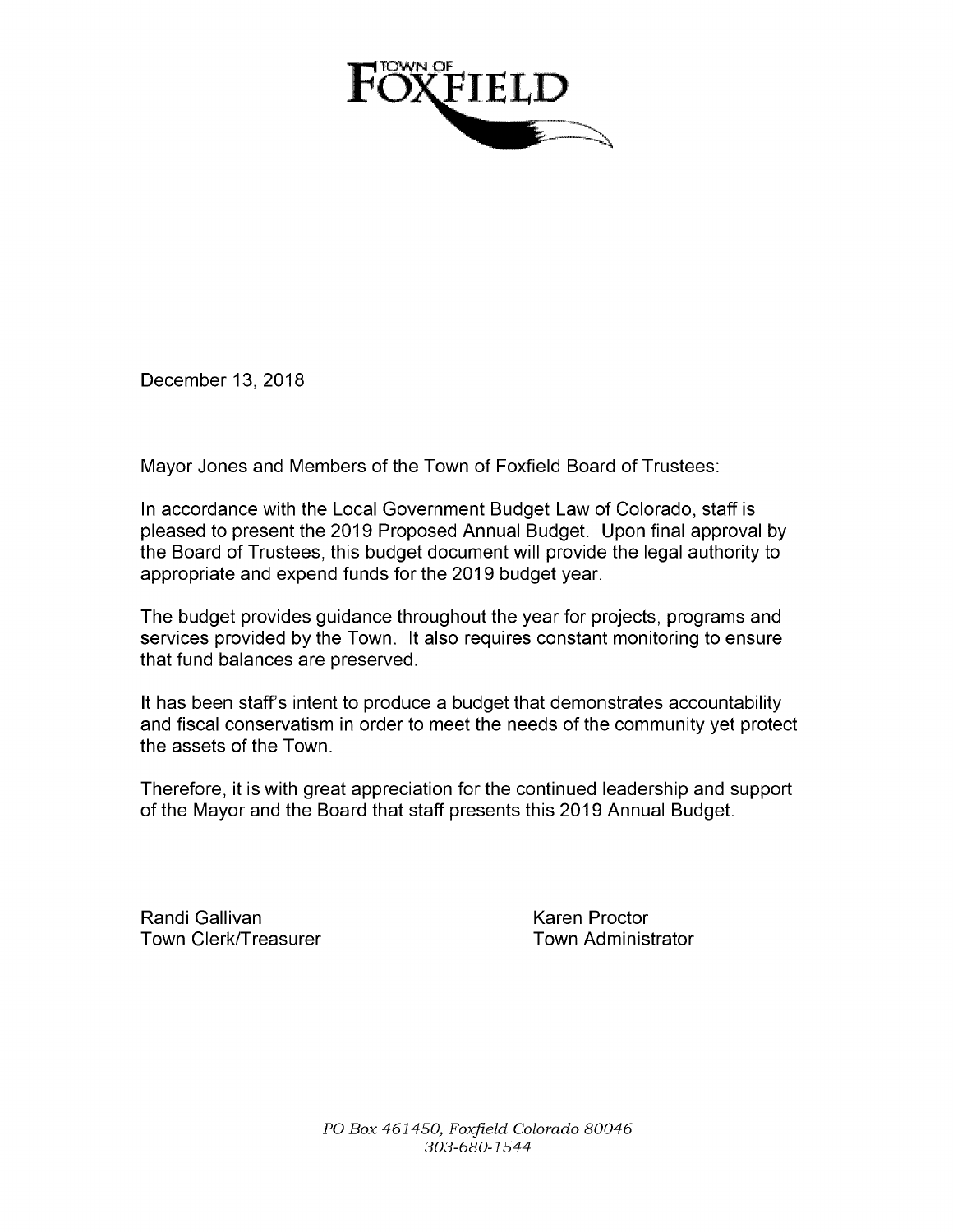### TOWN OF FOXFIELD 2019 Proposed Budget

|                                        | 2017 Actual | 2018 Estimated | 2019 Budget |
|----------------------------------------|-------------|----------------|-------------|
| <b>GENERAL FUND</b>                    |             |                |             |
| <b>Beginning Fund Balance</b>          | 489,221     | 572,989        | 617,192     |
| <b>Revenues:</b>                       |             |                |             |
| <b>Taxes and Franchise Fees</b>        | 423,452     | 428,992        | 456,663     |
| <b>Licenses and Permits</b>            | 43,310      | 30,690         | 30,570      |
| Intergovernmental                      | 54,179      | 51,714         | 50,691      |
| <b>Charges for Services</b>            | 3,080       | 1,580          | 2,500       |
| Fines                                  | 15,050      | 9,500          | 15,000      |
| Miscellaneous                          | 60,545      | 11,254         | 9,500       |
| <b>Total Revenues</b>                  | 599,616     | 533,730        | 564,925     |
| <b>Total Revenues and Fund Balance</b> | 1,088,837   | 1,106,719      | 1,182,117   |
| <b>Expenditures:</b>                   |             |                |             |
| Administration                         | 175,483     | 159,606        | 169,519     |
| Elections                              | 534         | 453            | 0           |
| Judicial                               | 7,110       | 10,210         | 8,000       |
| <b>Public Safety</b>                   | 97,921      | 115,376        | 114,588     |
| <b>Public Works</b>                    | 107,296     | 114,919        | 122,818     |
| <b>ESTIP</b>                           | 104,349     | 43,113         | 0           |
| Capital                                | 23,155      | 45,850         | 150,000     |
| <b>Total Expenditures</b>              | 515,848     | 489,527        | 564,925     |
| <b>Ending Fund Balance</b>             | 572,989     | 617,192        | 617,192     |
|                                        |             |                |             |
| <b>OPEN SPACE FUND</b>                 |             |                |             |
| <b>Beginning Fund Balance</b>          | 57,835      | 77,495         | 101,104     |
| <b>Revenues</b>                        | 19,660      | 23,609         | 20,800      |
| <b>Total Revenues and Fund Balance</b> | 77,495      | 101,104        | 121,904     |
| <b>Expenditures:</b>                   |             |                |             |
| Maintenance                            | 0           | 0              | 0           |
| Improvements                           | 0           | 0              | 0           |
| Planning                               | 0           | 0              | 0           |
| <b>Engineering and Design</b>          | 0           | 0              | 0           |
| <b>Total Expenditures</b>              | $\mathbf 0$ | 0              | $\mathbf 0$ |
| <b>Ending Fund Balance</b>             | 77,495      | 101,104        | 121,904     |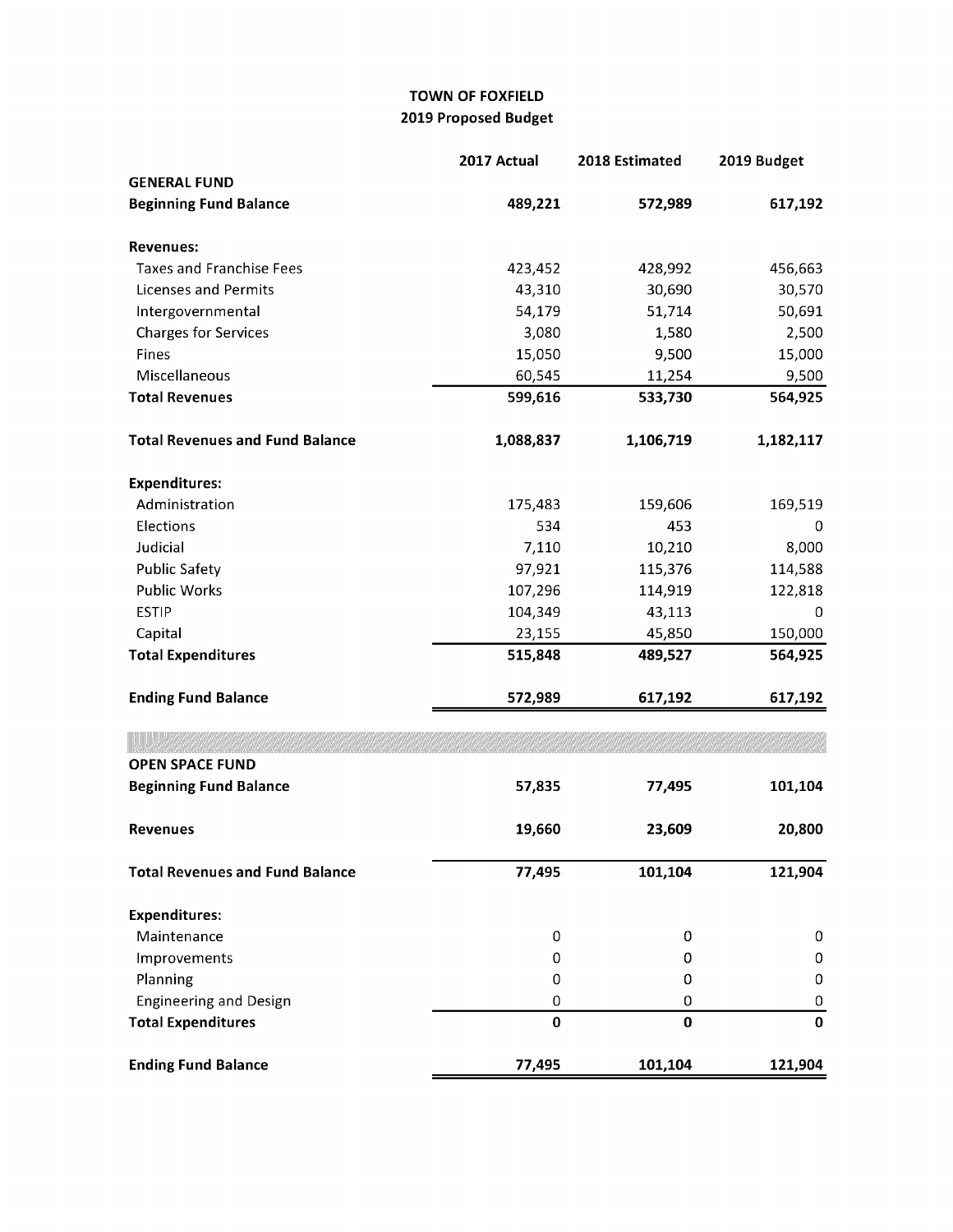|                                        | <u>un baran baran da baran baran gan da a da da baran da baran da baran da baran da baran da baran da baran da ba</u> |        |          |
|----------------------------------------|-----------------------------------------------------------------------------------------------------------------------|--------|----------|
| <b>CONSERVATION TRUST FUND</b>         |                                                                                                                       |        |          |
| <b>Beginning Fund Balance</b>          | 44,800                                                                                                                | 39,848 | 38,763   |
| <b>Revenues</b>                        | 8,025                                                                                                                 | 8,325  | 8,325    |
| <b>Total Revenues and Fund Balance</b> | 52,825                                                                                                                | 48,173 | 47,088   |
| <b>Expenditures:</b>                   |                                                                                                                       |        |          |
| Improvements                           | 0                                                                                                                     | 0      | 0        |
| Legal                                  | 0                                                                                                                     |        | 0        |
| Planning & Engineering                 | Ω                                                                                                                     | n      | $\Omega$ |
| Maintenance                            | 12,977                                                                                                                | 9,410  | 11,000   |
| <b>Total Expenditures</b>              | 12,977                                                                                                                | 9,410  | 11,000   |
| <b>Ending Fund Balance</b>             | 39,848                                                                                                                | 38,763 | 36,088   |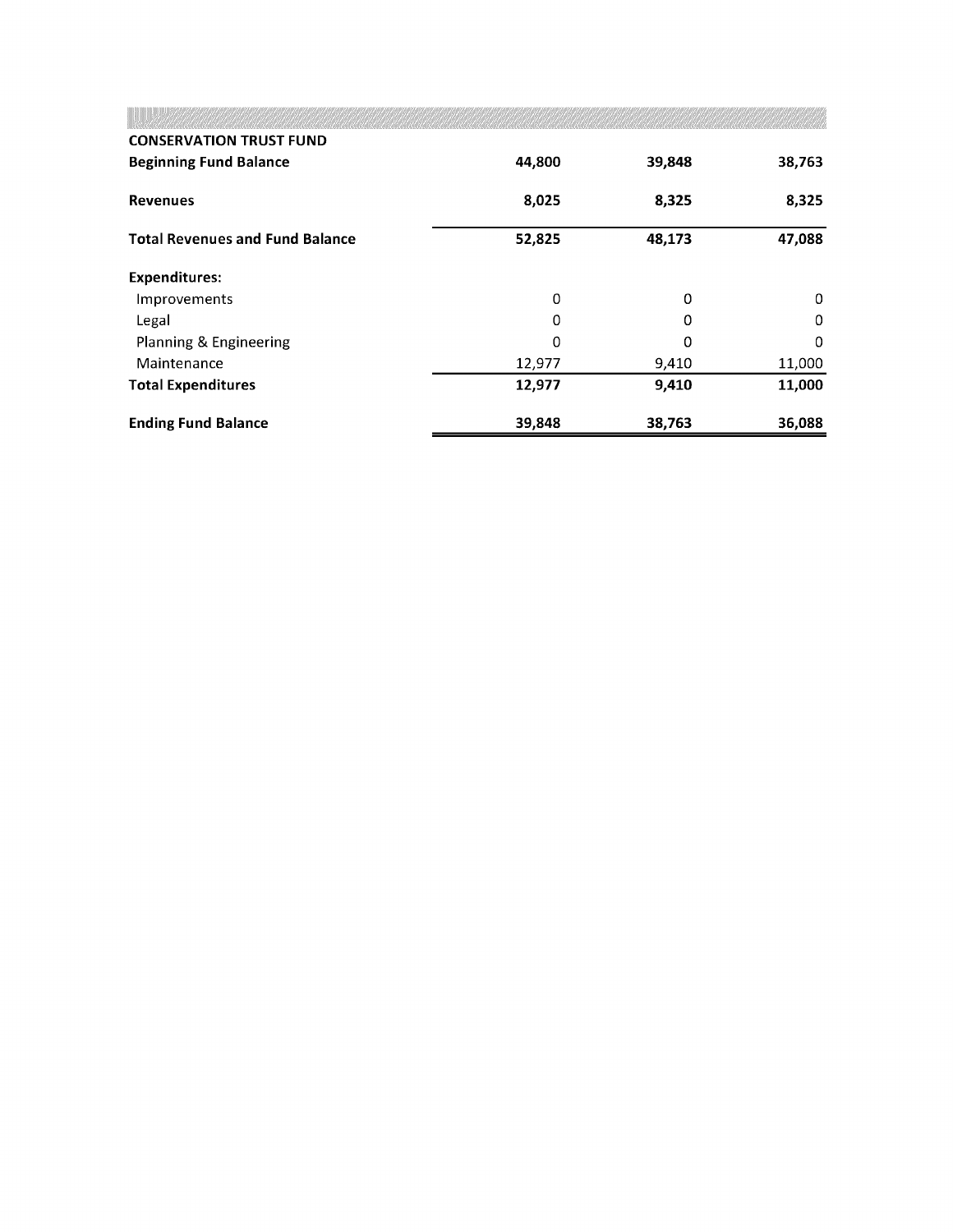#### Budget Worksheet 2019

| Account                                                | <b>Account Title</b>                  | 2017 Actual             | 2018 Budget | 2018 Estimate | 2019 Budget |
|--------------------------------------------------------|---------------------------------------|-------------------------|-------------|---------------|-------------|
| <b>GENERAL FUND</b><br><b>Taxes and Franchise Fees</b> |                                       |                         |             |               |             |
|                                                        | Assessed Value                        | 17,083,548              | 20,495,097  | 20,495,097    | 20,325,847  |
|                                                        | Mill Levy                             |                         | 4.982       | 4.982         | 4.982       |
| 10-31-111                                              | <b>Current Property Tax</b>           | 84,042                  | 102,107     | 102,107       | 101,263     |
| 10-31-121                                              | Specific Ownership Tax                | 6,711                   | 6,000       | 7,397         | 6,700       |
| 10-31-125                                              | Specific Ownership Tax - GOB          | 23,132                  | 0           | 0             | 0           |
| 10-31-161                                              | <b>Xcel Franchise Fee</b>             | 7,897                   | 9,000       | 6,600         | 9,000       |
| 10-31-162                                              | <b>IREA Franchise Fee</b>             | 22,291                  | 22,000      | 23,000        | 22,000      |
| 10-31-163                                              | <b>Cable Television Fees</b>          | 4,952                   | 4,200       | 4,042         | 4,200       |
| 10-31-191                                              | <b>Current Property Tax Interest</b>  | 156                     | 0           | 87            | 0           |
| 10-31-192                                              | Delinquent Property Tax               | (529                    | 0           | 469           | $\mathbf 0$ |
| 10-31-193                                              | Delinquent Property Tax Interest      | (68)                    | 0           | 315           | $\mathbf 0$ |
| 10-31-311                                              | Sales Tax                             | 261,647                 | 295,000     | 270,000       | 300,000     |
| 10-31-312                                              | Use Tax                               | 13,221                  | 10,000      | 14,975        | 13,500      |
| <b>Licenses and Permits</b>                            |                                       | 423,452                 | 448,307     | 428,992       | 456,663     |
| 10-32-211                                              | <b>Liquor Licenses</b>                | 2,700                   | 300         | 475           | 400         |
| 10-32-215                                              | <b>Business Licenses</b>              | 420                     | 385         | 420           | 420         |
| 10-32-218                                              | <b>Sign Permits</b>                   | 472                     | 100         | 650           | 200         |
| 10-32-219                                              | Communique Ads                        | 165                     | 100         | 450           | 500         |
| 10-32-221                                              | <b>Building Permits</b>               | 39,178                  | 30,000      | 21,794        | 25,000      |
| 10-32-222                                              | Street Cut Permits/ROW                | (25)                    | 500         | 1,054         | 500         |
| 10-32-223                                              | <b>Grading Permits</b>                | 150                     | 300         | 150           | 300         |
| 10-32-224                                              | Zoning Review                         | 0                       | 500         | 2,847         | 1,500       |
| 10-32-225                                              | <b>Engineering Review</b>             | 0                       | 500         | 2,600         | 1,500       |
| 10-32-226                                              | <b>Driveway Permits</b>               | 250                     | 250         | 250           | 250         |
|                                                        |                                       | 43,310                  | 32,935      | 30,690        | 30,570      |
| Intergovernmental                                      |                                       |                         |             |               |             |
| 10-33-321                                              | Motor Vehicle Registration Fees       | 4,064                   | 3,800       | 3,930         | 3,900       |
| 10-33-342                                              | Cigarette Tax                         | 1,114                   | 1,200       | 1,058         | 1,100       |
| 10-33-352                                              | Highway User Tax                      | 43,440                  | 40,197      | 40,937        | 40,000      |
| 10-33-371                                              | County Road/Bridge Levy               | 5,561                   | 5,800       | 5,789         | 5,691       |
|                                                        |                                       | 54,179                  | 50,997      | 51,714        | 50,691      |
| <b>Charges for Services</b>                            |                                       |                         |             |               |             |
| 10-35-510                                              | <b>Traffic Court Revenues</b>         | 15,050<br>3,080         | 15,000      | 9,500         | 15,000      |
| 10-35-540                                              | Chargeback Administration Fee         |                         | 2,000       | 1,580         | 2,500       |
| <b>Miscellaneous</b>                                   |                                       | 18,130                  | 17,000      | 11,080        | 17,500      |
| 10-36-611                                              | <b>Interest Earnings</b>              | 3,552                   | 3,500       | 8,737         | 9,000       |
| 10-36-680                                              | Miscellaneous/Other Income            | 848                     | 350         | 2,447         | 500         |
| 10-36-690                                              | <b>Transfer In</b>                    | 56,145                  | 0           | 70            | $\Omega$    |
|                                                        |                                       | 60,545                  | 3,850       | 11,254        | 9,500       |
|                                                        | <b>TOTAL REVENUES</b>                 | 599,616                 | 553,089     | 533,730       | 564,925     |
|                                                        |                                       |                         |             |               |             |
| <b>Administration</b>                                  |                                       |                         |             |               |             |
| 10-41-110                                              | Personnel Expenses                    | 130,183                 | 131,224     | 115,640       | 124,000     |
| 10-41-116                                              | Payroll Taxes (7.65%)                 | 9,959                   | 10,039      | 8,850         | 9,486       |
| 10-41-118                                              | Workers Compensation Ins.             | 951                     | 1,000       | 826           | 950         |
| 10-41-120                                              | Supplies/Materials                    | 500                     | 200         | 300<br>540    | 500         |
| 10-41-130<br>10-41-140                                 | Postage/Bulk Mail Charges<br>Printing | 298<br>$\boldsymbol{0}$ | 300<br>100  | 1,044         | 400<br>100  |
|                                                        |                                       |                         |             |               |             |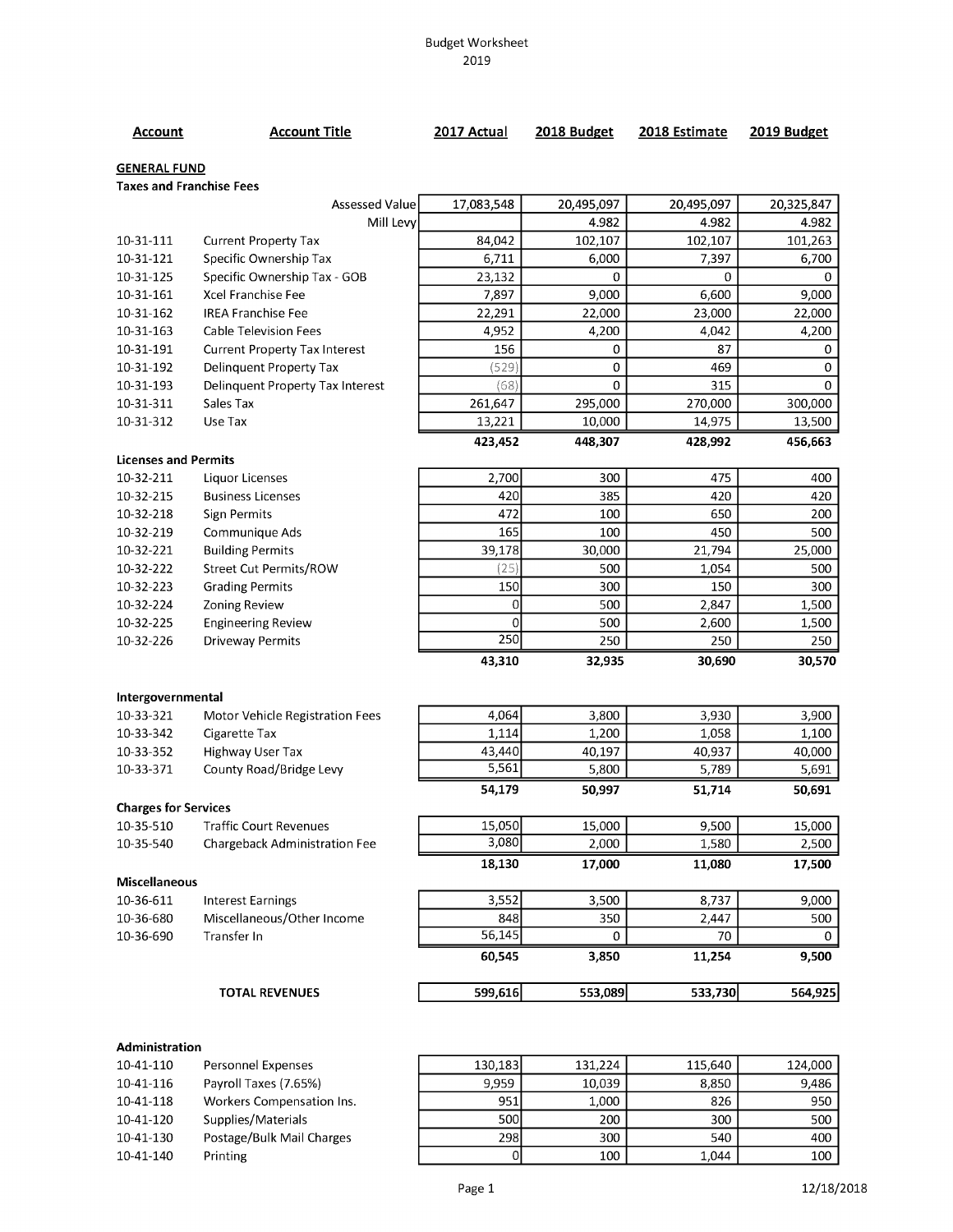#### Budget Worksheet 2019

| <b>Account</b>                                 | <b>Account Title</b>                           | 2017 Actual  | 2018 Budget   | 2018 Estimate | 2019 Budget   |
|------------------------------------------------|------------------------------------------------|--------------|---------------|---------------|---------------|
| 10-41-141                                      | Newsletter                                     | 129          | 200           | 265           | 250           |
| 10-41-143                                      | Municipal Code Supplements                     | 835          | 1,400         | 2,056         | 1,500         |
| 10-41-145                                      | <b>Legal Notices</b>                           | 508          | 250           | 250           | 250           |
| 10-41-148                                      | <b>Recording Fees</b>                          | 13           | 50            | 0             | 50            |
| 10-41-151                                      | Audit                                          | 7,500        | 7,500         | 7,500         | 7,000         |
| 10-41-152                                      | Legal                                          | 10,809       | 10,000        | 8,940         | 10,000        |
| 10-41-160                                      | <b>County Treasurer Fees</b>                   | 836          | 1,021         | 1,010         | 1,013         |
| 10-41-170                                      | Communications/IT                              | 2,978        | 2,550         | 2,040         | 3,500         |
| 10-41-171                                      | Telephone/Internet                             | 2,362        | 2,700         | 2,294         | 1,500         |
| 10-41-172                                      | E-mail Server                                  | 498          | 500           | 537           | 540           |
| 10-41-173                                      | Web Site Dev/Mgmt                              | 240          | 250           | 240           | 250           |
| 10-41-180                                      | Insurance                                      | 4,571        | 4,750         | 4,759         | 4,800         |
| 10-41-182                                      | Membership/Dues/Training                       | 2,166        | 3,700         | 2,378         | 3,250         |
| 10-41-190                                      | Miscellaneous Expense                          | 123          | 150           | 100           | 150           |
| 10-41-192                                      | <b>Bank Service Charges</b>                    | 24           | 24            | 36            | 30            |
|                                                | <b>Total Administration</b>                    | 175,483      | 177,908       | 159,606       | 169,519       |
|                                                |                                                |              |               |               |               |
| <b>Elections</b><br>10-42-121                  |                                                | $\Omega$     | 350           | 325           |               |
|                                                | Elections - Judges<br><b>Election Expenses</b> | 534          |               | 128           | 0<br>$\,0\,$  |
| 10-42-131                                      |                                                |              | 1,000         |               |               |
| <b>Judicial</b>                                |                                                | 534          | 1,350         | 453           | $\bf{0}$      |
| 10-44-211                                      | Judge                                          | 3,250        | 3,000         | 3,000         | 3,000         |
| 10-44-220                                      | <b>Court Related Expenses</b>                  | 3,860        | 5,000         | 7,210         | 5,000         |
|                                                |                                                | 7,110        | 8,000         | 10,210        | 8,000         |
| <b>Public Safety</b><br>10-46-311              | Law Enforcement                                | 85,110       | 102,056       | 102,056       | 101,263       |
| 10-46-314                                      | Off Duty Officer Patrols                       |              |               | 12,920        |               |
| 10-46-400                                      | Animal Control                                 | 12,746<br>65 | 11,000<br>325 | 400           | 13,000<br>325 |
|                                                |                                                | 97,921       | 113,381       | 115,376       | 114,588       |
| <b>Public Works</b>                            |                                                |              |               |               |               |
| 10-48-451                                      | Planning                                       | 4,748        | 5,000         | 5,160         | 5,000         |
| 10-48-452                                      | Engineering                                    | 11,845       | 10,000        | 14,000        | 10,000        |
| 10-48-453                                      | Code Enforcement                               | 6,519        | 6,500         | 8,021         | 8,000         |
| 10-48-454                                      | Snow Removal                                   | 4,120        | 20,000        | 12,000        | 20,000        |
| 10-48-455                                      | Roads Maintenance Contract                     | 36,358       | 36,358        | 38,000        | 38,000        |
| 10-48-456                                      | Traffic Control/Signage                        | 4,406        | 1,500         | 3,000         | 1,500         |
| 10-48-457                                      | <b>Building Permit Expenses</b>                | 20,532       | 15,000        | 20,517        | 20,000        |
| 10-48-458                                      | St. Cut/ROW Permit Expenses                    | 1,416        | 750           | 0             | 750           |
| 10-48-459                                      | <b>Street Lights</b>                           | 1,258        | 1,300         | 1,298         | 1,300         |
| 10-48-460                                      | Roads & ROW Maintenance                        | 10,138       | 15,000        | 7,000         | 10,593        |
| 10-48-500                                      | Comm Events (Parade, Directory)                | 5,319        | 5,000         | 5,286         | 7,000         |
| 10-48-600                                      | Storage Unit                                   | 637          | 675           | 637           | 675           |
|                                                |                                                | 107,296      | 117,083       | 114,919       | 122,818       |
|                                                |                                                |              |               |               |               |
| <b>ESTIP</b><br>10-52-620                      | <b>ESTIP</b>                                   | 104,349      | 130,000       | 43,113        | 0             |
|                                                |                                                | 104,349      | 130,000       | 43,113        | 0             |
|                                                |                                                |              |               |               |               |
|                                                |                                                | 18,655       | 0             | 42,850        | 150,000       |
|                                                | Capital Exp > \$5,000.00                       |              |               |               |               |
|                                                | Capital Exp < \$5,000.00                       | $\Omega$     | $\pmb{0}$     | 3,000         | 0             |
|                                                | Improvements - Ring Road                       | 4,500        | $\mathbf 0$   | $\Omega$      |               |
|                                                |                                                | 23,155       | 0             | 45,850        | 150,000       |
| Capital<br>10-58-800<br>10-58-801<br>10-58-804 | <b>TOTAL EXPENDITURES</b>                      | 515,848      | 547,722       | 489,527       | 564,925       |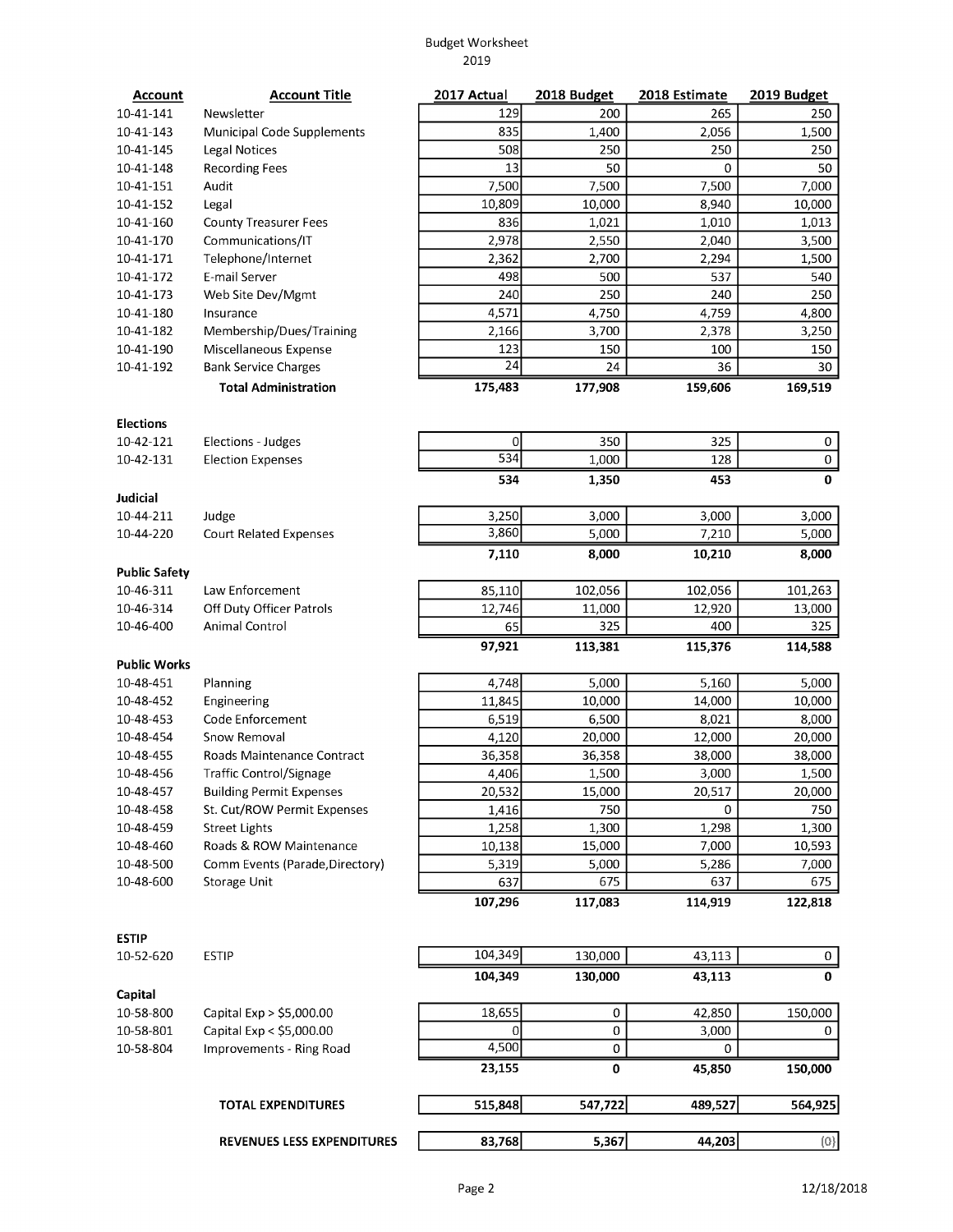#### Budget Worksheet 2019

| Account                | Account Title                     | 2017 Actual | 2018 Budget | 2018 Estimate | 2019 Budget |
|------------------------|-----------------------------------|-------------|-------------|---------------|-------------|
|                        |                                   |             |             |               |             |
| <b>OPEN SPACE FUND</b> |                                   |             |             |               |             |
| 22-30-130              | Arapahoe CO Open Space Distrib    | 18,958      | 18,960      | 19,845        | 19,000      |
| 22-30-611              | <b>Interest Earnings</b>          | 702         | 700         | 1,781         | 1,800       |
| 22-30-680              | Miscellaneous/Other Income        |             | 0           | 1,983         | 0           |
|                        | <b>TOTAL REVENUES</b>             | 19,660      | 19,660      | 23,609        | 20,800      |
|                        |                                   |             |             |               |             |
| 22-40-511              | Maintenance                       |             | 0           | 0             | 0           |
| 22-40-530              | Planning                          |             | 0           | 0             | 0           |
| 22-40-620              | Improvements                      |             | 10,000      | 0             | 0           |
| 22-40-630              | <b>Engineering and Design</b>     | n           | $\Omega$    | O             |             |
|                        | <b>TOTAL EXPENDITURES</b>         | 0           | 10,000      | 0             | 0           |
|                        | <b>REVENUES LESS EXPENDITURES</b> | 19,660      | 9,660       | 23,609        | 20,800      |

|           | <b>CONSERVATION TRUST FUND</b>    |          |           |         |                |
|-----------|-----------------------------------|----------|-----------|---------|----------------|
| 31-30-611 | <b>Interest Earnings</b>          | 355      | 325       | 676     | 700            |
| 31-30-634 | <b>CTF Distribution</b>           | 7,670    | 8,000     | 7,638   | 8,000          |
| 31-30-680 | Miscellaneous/Other Income        |          |           | 0       | $\Omega$       |
|           | <b>TOTAL REVENUES</b>             | 8,025    | 8,325     | 8,314   | 8,700          |
| 31-40-520 | Improvements                      |          | 0         | 0       | $\overline{0}$ |
| 31-40-525 | Legal                             |          | O         | 0       | $\Omega$       |
| 31-40-530 | Planning & Engineering            |          |           | 0       | $\overline{0}$ |
| 31-40-550 | Maintenance                       | 12,977   | 30,500    | 9,410   | 11,000         |
|           | <b>TOTAL EXPENDITURES</b>         | 12,977   | 30,500    | 9,410   | 11,000         |
|           | <b>REVENUES LESS EXPENDITURES</b> | (4, 952) | (22, 175) | (1,096) | (2,300)        |